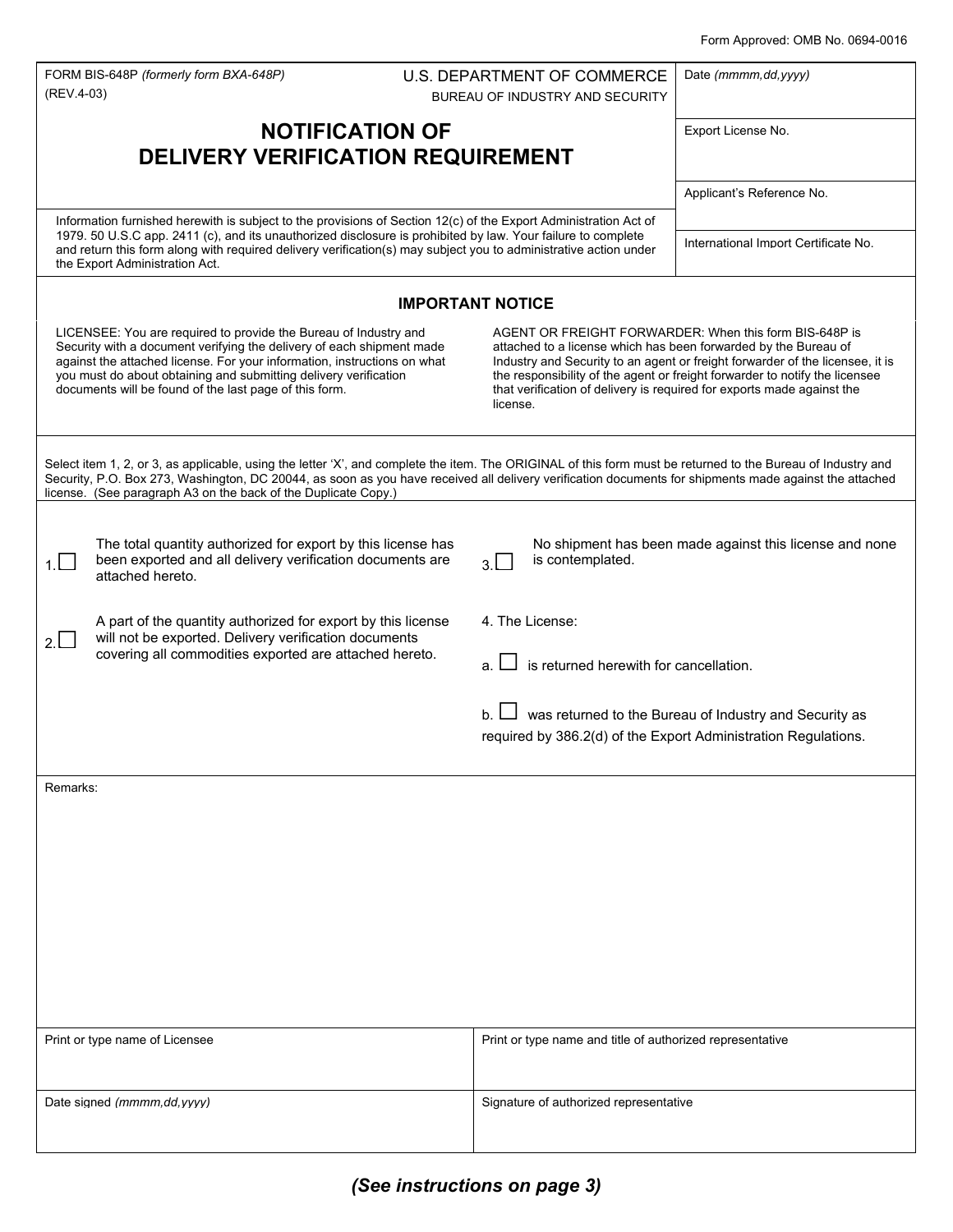| FORM BIS-648P<br>U.S. DEPARTMENT OF COMMERCE<br>(REV. 4-03)<br>BUREAU OF INDUSTRY AND SECURITY                                           | Date (mmmm, dd, yyyy)                |  |  |  |  |
|------------------------------------------------------------------------------------------------------------------------------------------|--------------------------------------|--|--|--|--|
|                                                                                                                                          | Export license No.                   |  |  |  |  |
| <b>NOTIFICATION OF</b>                                                                                                                   |                                      |  |  |  |  |
| DELIVERY VERIFICATION REQUIREMENT                                                                                                        | Applicant's Reference No.            |  |  |  |  |
| DV Officer must briefly describe below each handling of the case,<br>whether it is an action, phone conversation, etc. and include date. | International Import Certificate No. |  |  |  |  |
| <b>DESCRIPTION</b>                                                                                                                       | <b>DATE</b><br>(mmmm, dd, yyyy)      |  |  |  |  |
| 1.                                                                                                                                       |                                      |  |  |  |  |
|                                                                                                                                          |                                      |  |  |  |  |
| 2.                                                                                                                                       |                                      |  |  |  |  |
| 3.                                                                                                                                       |                                      |  |  |  |  |
|                                                                                                                                          |                                      |  |  |  |  |
| 4.                                                                                                                                       |                                      |  |  |  |  |
| 5.                                                                                                                                       |                                      |  |  |  |  |
|                                                                                                                                          |                                      |  |  |  |  |
| 6.                                                                                                                                       |                                      |  |  |  |  |
| 7.                                                                                                                                       |                                      |  |  |  |  |
|                                                                                                                                          |                                      |  |  |  |  |
| 8.                                                                                                                                       |                                      |  |  |  |  |
|                                                                                                                                          |                                      |  |  |  |  |
| CLOSING REPORT: (Type the letter 'X' in the appropriate box below)                                                                       |                                      |  |  |  |  |
| $\Box$ Delivery verification certificates have been received and are in order for all shipments made against the export license.<br>a. I |                                      |  |  |  |  |
| b.                                                                                                                                       |                                      |  |  |  |  |
|                                                                                                                                          |                                      |  |  |  |  |
|                                                                                                                                          |                                      |  |  |  |  |
| DV Officer                                                                                                                               | Date (mmmm, dd, yyyy)                |  |  |  |  |
|                                                                                                                                          |                                      |  |  |  |  |